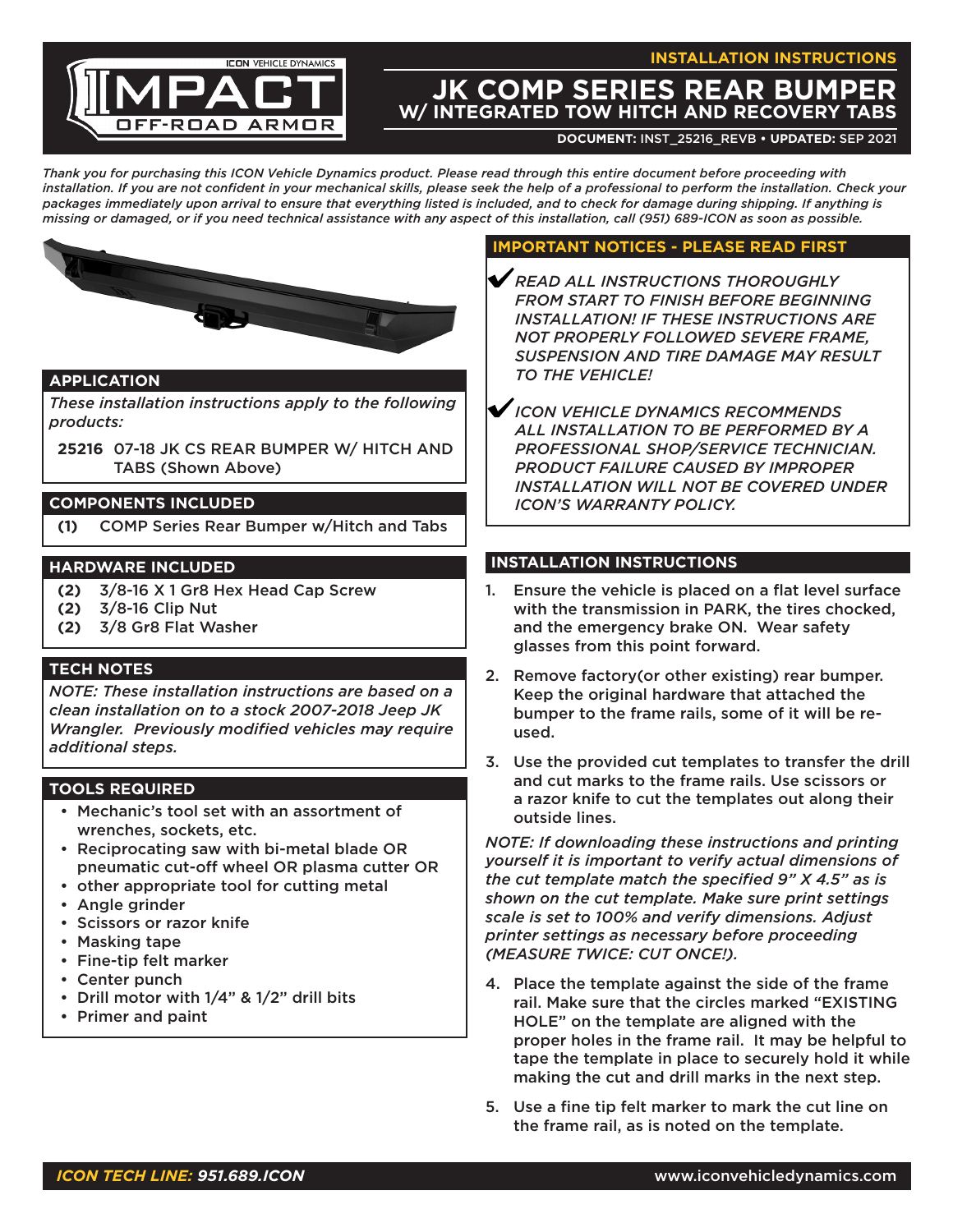

- 6. Use a center punch to mark the center of the 1/2" hole that you will need to drill, as is shown on the template.
- 7. Use a plasma cutter, torch, electric or pneumatic cutoff wheel, reciprocating saw, or the cutting tool of your choice to cut the frame rails along the cut marks that have been made with the template. Cut through both walls of each frame rail, and also remove the rear crossmember.
- 8. Drill the two new hole locations (one on each frame rail) that were marked with the cut templates. Use the 1/4" bit to drill the pilot holes, finish with the 1/2" bit.
- 9. Use a grinder or flap wheel to de-burr and smooth all edges from your cuts as well as the drilled holes.
- 10. Apply primer and paint to the bare metal in the areas that you cut, ground and drilled. Properly coating these areas at this time will help to prevent rusting in the future.
- 11. Install the supplied 3/8-16 Clip Nuts into both frame rails. Slip the clip nut through the existing oval-shaped hole in the frame rail and lodge the threaded portion of the clip nut into the 1/2" hole that was drilled. Make sure the extruded side of the clip nut is oriented toward the inside of the frame rail and the flush side of the clip nut is along the exterior surface of the frame rail.
- 12. Place the bumper on the frame rails. Use the supplied 3/8-16 X 1 Gr8 Hex Head Cap Screws and 3/8 Flat Washers to attach the bumper at each location where a clip nut was installed in a previous step.
- 13. Use the previously removed OE hardware for the other two bolt locations on either side (thru the holes marked "EXISTING HOLE" on the templates). Ensure that the bumper is properly aligned as you tighten these bolts.
- 14. VERIFY ALL FASTENERS ARE PRO PERLY TORQUED BEFORE DRIVING VEHICLE.

*Congratulations! Your installation is complete.*

*RETORQUE ALL NUTS, BOLTS AND LUGS AFTER 100 MILES AND PERIODICALLY THEREAFTER.*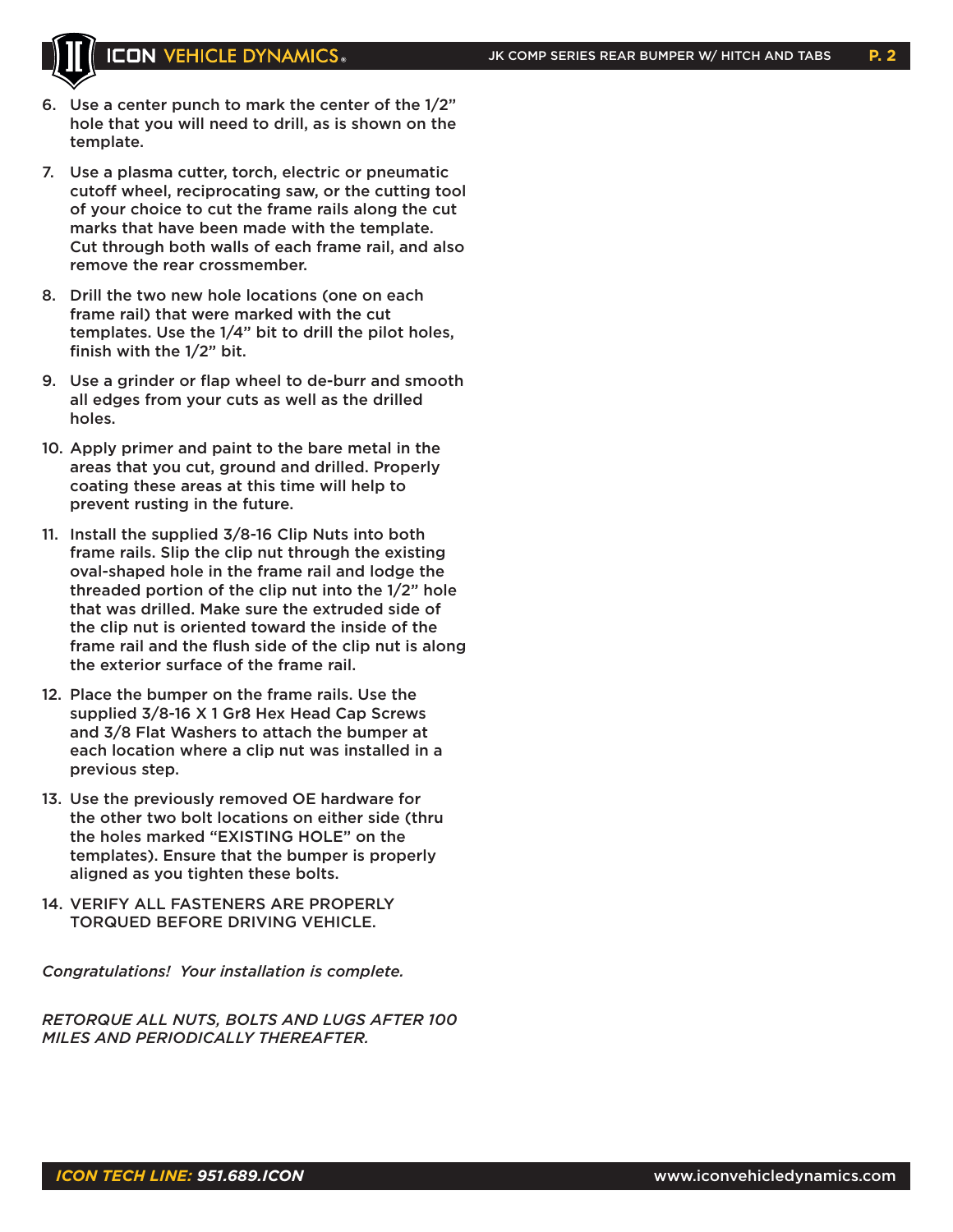



CUT TEMPLATE - DRIVER SIDE **CUT TEMPLATE - DRIVER SIDE**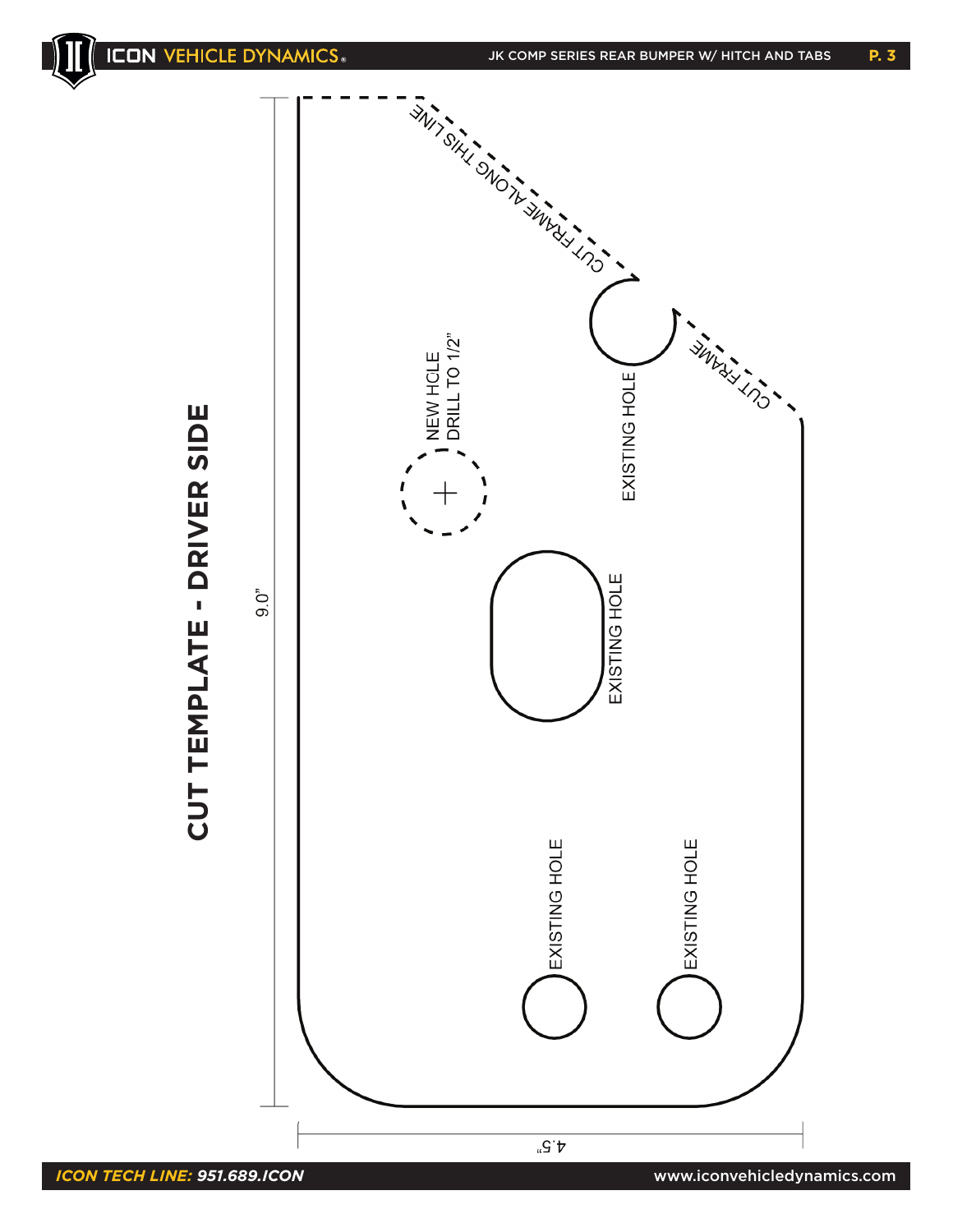